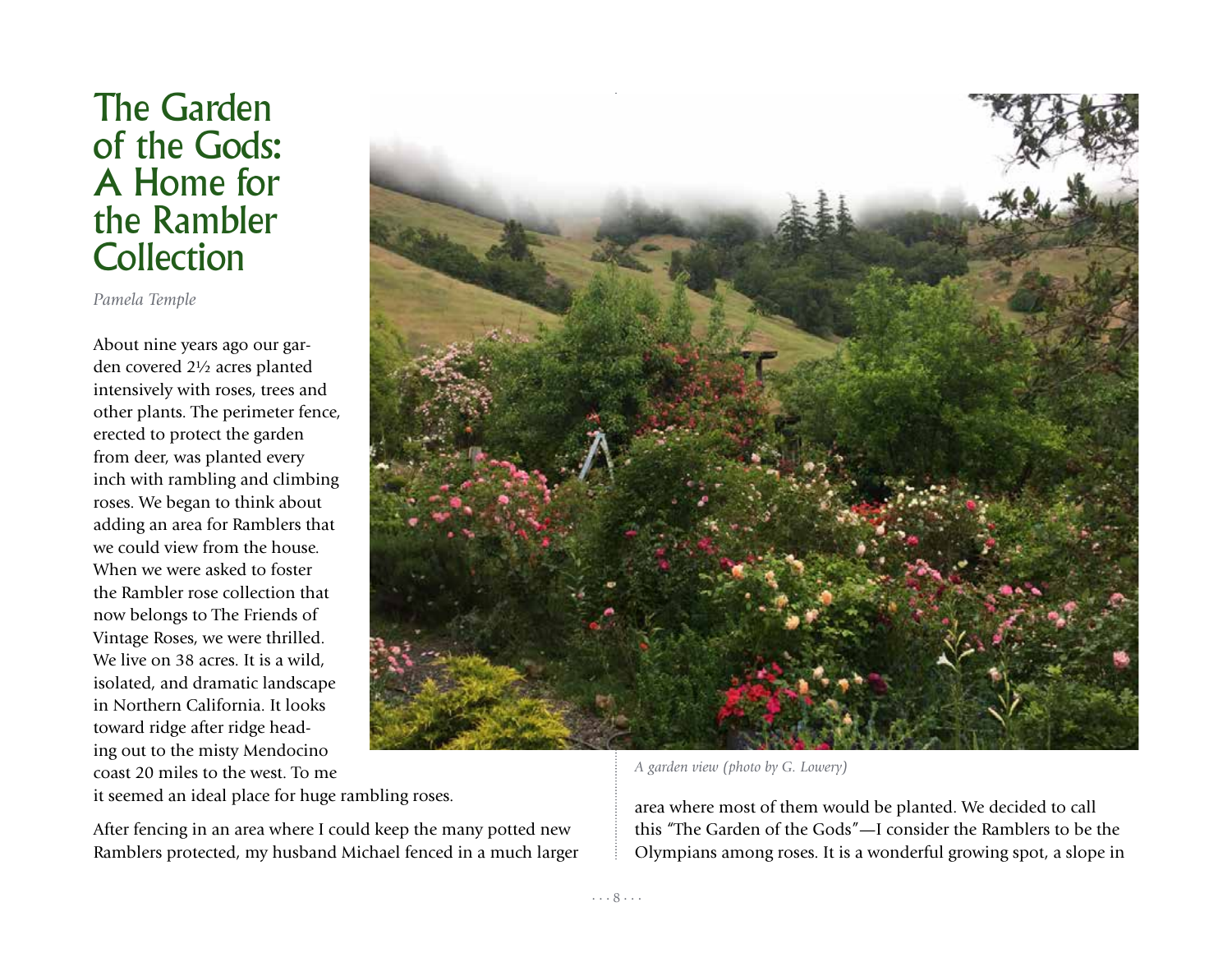

*'Donau!' (photo by P. Temple)*

full sun with a road running through. The soil is clay but with good drainage. Our water comes from springs and a pond we had dug for irrigation. I water the Ramblers by hand during the long dry summer. They are fertilized with feather meal and compost in the spring and with another dose of feather meal in the summer.

We wanted to grow many of the Ramblers freestanding and untamed. We planted some of the roses with lax growth habits so that they would tumble down the hill to the road. Some more arching and upright ones we planted out in the field as haystacks and mountains. It is exciting to see a rose growing in this natural way.

For others of the more lax roses we have been busy building arches and small arbors out of long lengths of rebar. Two arched pieces are bound together to form what I have called "the wickets." Three pieces are used to make pup tent-shaped supports that I call "bloody huts."

In our rambling rose garden we now have a combination of large freestanding shrubs, loosely formal arches and arbors, and spreading mounds of roses tumbling down the banks to the road. A few tree-climbing varieties have begun their long, slow climb into old spreading oaks. Thanks to our dear friend and mentor Anne Belovich, who gave us many cuttings, the collection has expanded to around 350 roses.

It is hard for me to name favorites among roses. I simply love them all for their wonderful diversity. The wild exuberance of Ramblers makes them my favorite class. Many of them are also persistent survivors. It is amazing how a rose like 'Queen of the Belgians' can be such a delicate beauty and yet so tough. It is growing on a fence 15 feet in each direction. I haven't watered it for years now because I can't even find the base, and still it blooms in massive

white clouds of blossoms. 'Paul's Himalayan Musk' is in this category also, and fragrant. When our old motorhome White Bear died on the driveway, being loath to part with it, we planted 'Paul's' on it. It has become a huge beautiful mountain.

Thanks to people who grew and collected Ramblers before me, I have roses from all over the world. Taking on the responsibility of preserving a collection of roses has changed my perspective on gardening. Previously I had focused on making a pretty garden. Now